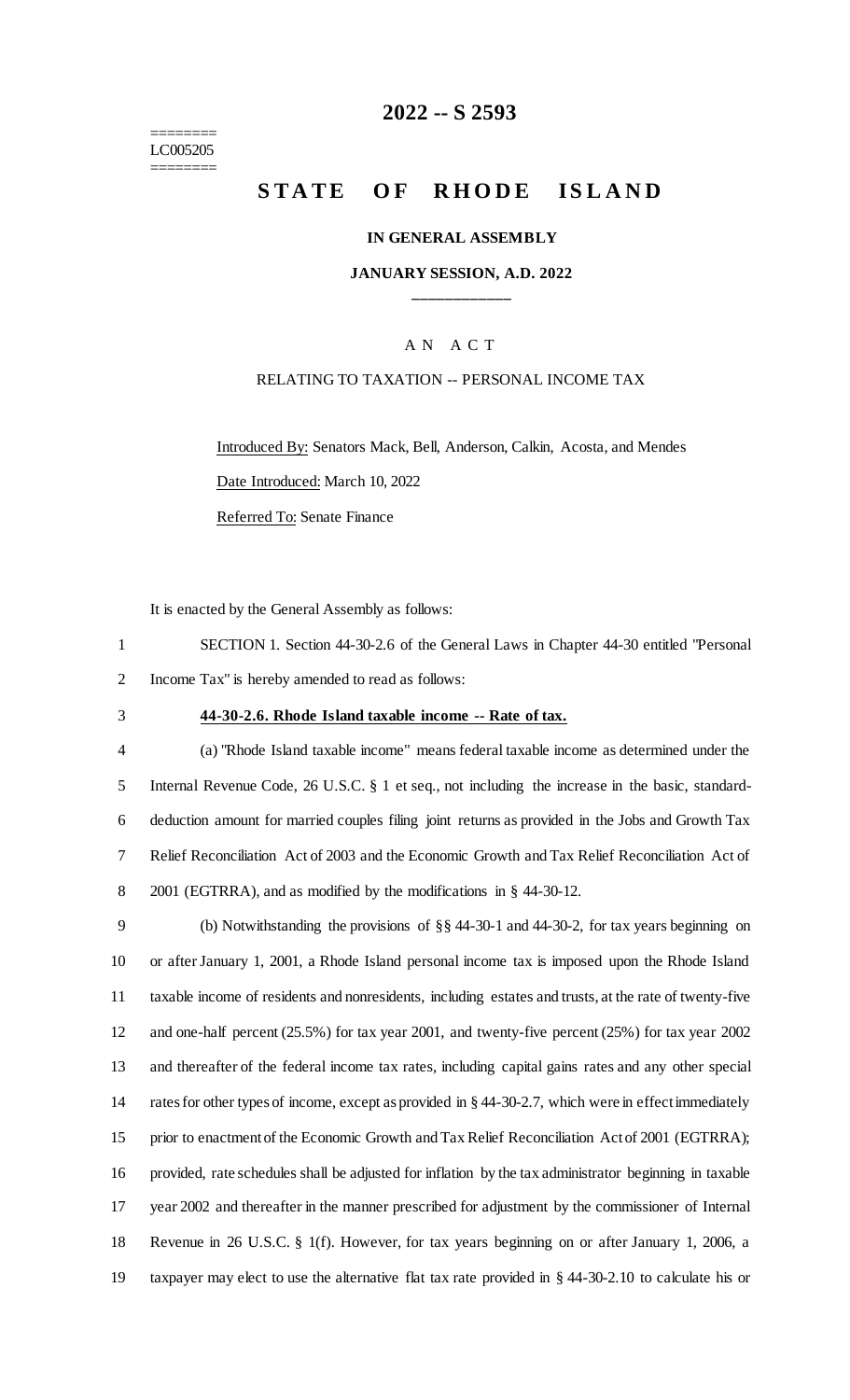her personal income tax liability.

 (c) For tax years beginning on or after January 1, 2001, if a taxpayer has an alternative minimum tax for federal tax purposes, the taxpayer shall determine if he or she has a Rhode Island alternative minimum tax. The Rhode Island alternative minimum tax shall be computed by multiplying the federal tentative minimum tax without allowing for the increased exemptions under the Jobs and Growth Tax Relief Reconciliation Act of 2003 (as redetermined on federal form 6251 Alternative Minimum Tax-Individuals) by twenty-five and one-half percent (25.5%) for tax year 2001, and twenty-five percent (25%) for tax year 2002 and thereafter, and comparing the product to the Rhode Island tax as computed otherwise under this section. The excess shall be the taxpayer's Rhode Island alternative minimum tax.

 (1) For tax years beginning on or after January 1, 2005, and thereafter, the exemption amount for alternative minimum tax, for Rhode Island purposes, shall be adjusted for inflation by the tax administrator in the manner prescribed for adjustment by the commissioner of Internal Revenue in 26 U.S.C. § 1(f).

 (2) For the period January 1, 2007, through December 31, 2007, and thereafter, Rhode Island taxable income shall be determined by deducting from federal adjusted gross income as defined in 26 U.S.C. § 62 as modified by the modifications in § 44-30-12 the Rhode Island itemized-deduction amount and the Rhode Island exemption amount as determined in this section. (A) Tax imposed.

 (1) There is hereby imposed on the taxable income of married individuals filing joint returns and surviving spouses a tax determined in accordance with the following table:

22 If taxable income is: The tax is: The tax is:

| 23 | Not over \$53,150                     | 3.75% of taxable income                                                            |
|----|---------------------------------------|------------------------------------------------------------------------------------|
| 24 | Over \$53,150 but not over \$128,500  | \$1,993.13 plus 7.00% of the excess over \$53,150                                  |
| 25 | Over \$128,500 but not over \$195,850 | \$7,267.63 plus 7.75% of the excess over \$128,500                                 |
| 26 | Over \$195,850 but not over \$349,700 | \$12,487.25 plus 9.00% of the excess over \$195,850                                |
| 27 | Over \$349,700                        | \$26,333.75 plus 9.90% of the excess over \$349,700                                |
| ററ |                                       | (2) There is houster inmosed on the textble income of examples of household a text |

 (2) There is hereby imposed on the taxable income of every head of household a tax determined in accordance with the following table:

| 30 | If taxable income is:                 | The tax is:                                         |
|----|---------------------------------------|-----------------------------------------------------|
| 31 | Not over \$42,650                     | 3.75% of taxable income                             |
| 32 | Over \$42,650 but not over \$110,100  | \$1,599.38 plus 7.00% of the excess over \$42,650   |
| 33 | Over \$110,100 but not over \$178,350 | \$6,320.88 plus 7.75% of the excess over \$110,100  |
| 34 | Over \$178,350 but not over \$349,700 | \$11,610.25 plus 9.00% of the excess over \$178,350 |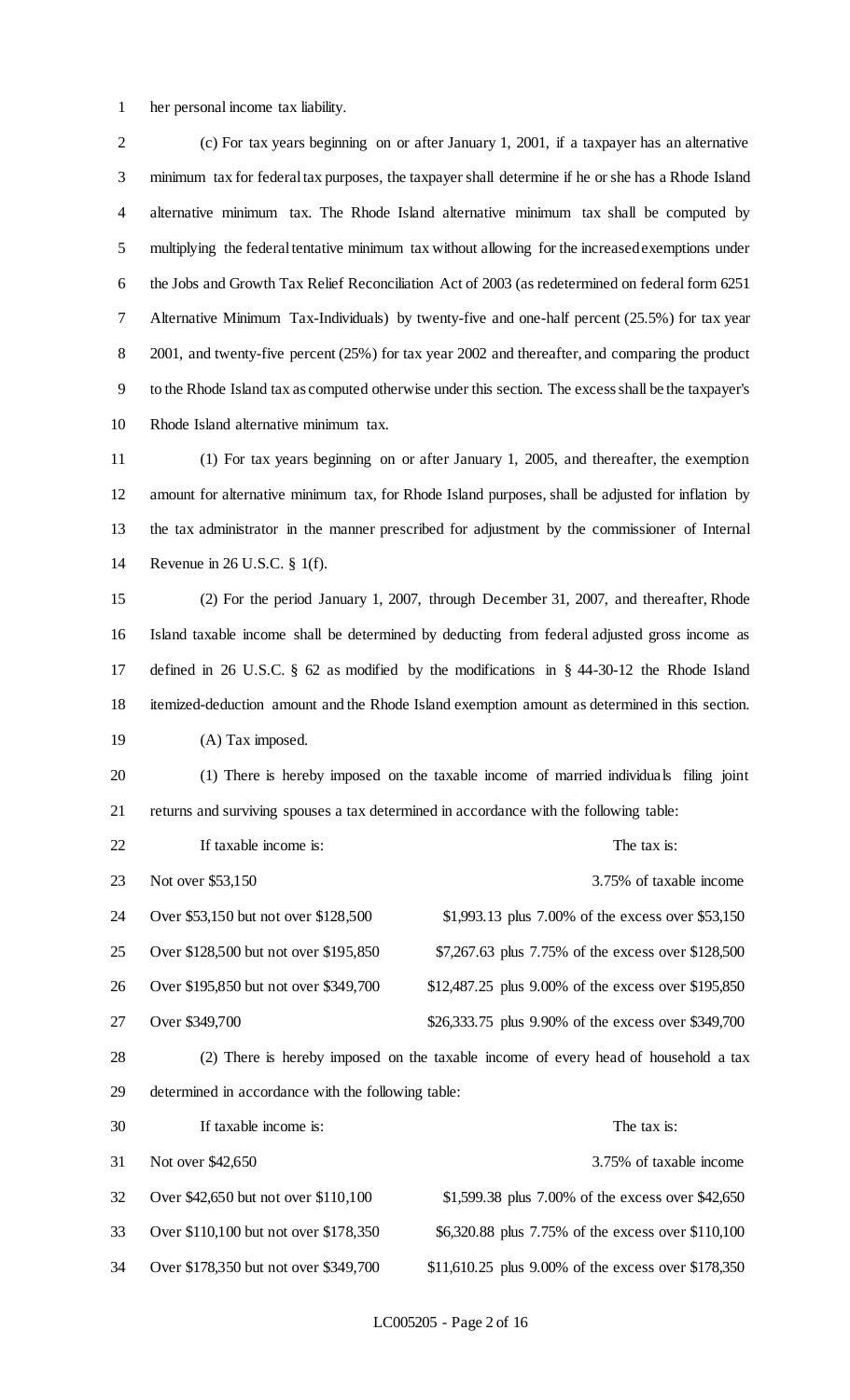| $\mathbf{1}$   | Over \$349,700<br>\$27,031.75 plus 9.90% of the excess over \$349,700                        |                                                                                                   |  |
|----------------|----------------------------------------------------------------------------------------------|---------------------------------------------------------------------------------------------------|--|
| $\overline{2}$ | (3) There is hereby imposed on the taxable income of unmarried individuals (other than       |                                                                                                   |  |
| 3              | surviving spouses and heads of households) a tax determined in accordance with the following |                                                                                                   |  |
| 4              | table:                                                                                       |                                                                                                   |  |
| 5              | If taxable income is:<br>The tax is:                                                         |                                                                                                   |  |
| 6              | Not over \$31,850<br>3.75% of taxable income                                                 |                                                                                                   |  |
| 7              | Over \$31,850 but not over \$77,100<br>\$1,194.38 plus 7.00% of the excess over \$31,850     |                                                                                                   |  |
| $8\,$          | Over \$77,100 but not over \$160,850<br>\$4,361.88 plus 7.75% of the excess over \$77,100    |                                                                                                   |  |
| 9              | Over \$160,850 but not over \$349,700<br>\$10,852.50 plus 9.00% of the excess over \$160,850 |                                                                                                   |  |
| 10             | Over \$349,700                                                                               | \$27,849.00 plus 9.90% of the excess over \$349,700                                               |  |
| 11             |                                                                                              | (4) There is hereby imposed on the taxable income of married individuals filing separate          |  |
| 12             |                                                                                              | returns and bankruptcy estates a tax determined in accordance with the following table:           |  |
| 13             | If taxable income is:                                                                        | The tax is:                                                                                       |  |
| 14             | Not over \$26,575                                                                            | 3.75% of taxable income                                                                           |  |
| 15             | Over \$26,575 but not over \$64,250                                                          | \$996.56 plus 7.00% of the excess over \$26,575                                                   |  |
| 16             | Over \$64,250 but not over \$97,925                                                          | \$3,633.81 plus 7.75% of the excess over \$64,250                                                 |  |
| 17             | Over \$97,925 but not over \$174,850                                                         | \$6,243.63 plus 9.00% of the excess over \$97,925                                                 |  |
| 18             | Over \$174,850                                                                               | \$13,166.88 plus 9.90% of the excess over \$174,850                                               |  |
| 19             |                                                                                              | (5) There is hereby imposed a taxable income of an estate or trust a tax determined in            |  |
| 20             | accordance with the following table:                                                         |                                                                                                   |  |
| 21             | If taxable income is:                                                                        | The tax is:                                                                                       |  |
| 22             | Not over \$2,150                                                                             | 3.75% of taxable income                                                                           |  |
| 23             | Over \$2,150 but not over \$5,000                                                            | \$80.63 plus 7.00% of the excess over \$2,150                                                     |  |
| 24             | Over \$5,000 but not over \$7,650<br>\$280.13 plus 7.75% of the excess over \$5,000          |                                                                                                   |  |
| 25             | Over \$7,650 but not over \$10,450                                                           | \$485.50 plus 9.00% of the excess over \$7,650                                                    |  |
| 26             | Over \$10,450                                                                                | \$737.50 plus 9.90% of the excess over \$10,450                                                   |  |
| 27             | (6) Adjustments for inflation.                                                               |                                                                                                   |  |
| 28             |                                                                                              | The dollars amount contained in paragraph (A) shall be increased by an amount equal to:           |  |
| 29             | (a) Such dollar amount contained in paragraph $(A)$ in the year 1993, multiplied by;         |                                                                                                   |  |
| 30             | (b) The cost-of-living adjustment determined under section (J) with a base year of 1993;     |                                                                                                   |  |
| 31             | (c) The cost-of-living adjustment referred to in subparagraphs (a) and (b) used in making    |                                                                                                   |  |
| 32             |                                                                                              | adjustments to the nine percent (9%) and nine and nine tenths percent (9.9%) dollar amounts shall |  |
| 33             | be determined under section (J) by substituting "1994" for "1993."                           |                                                                                                   |  |
| 34             | (B) Maximum capital gains rates.                                                             |                                                                                                   |  |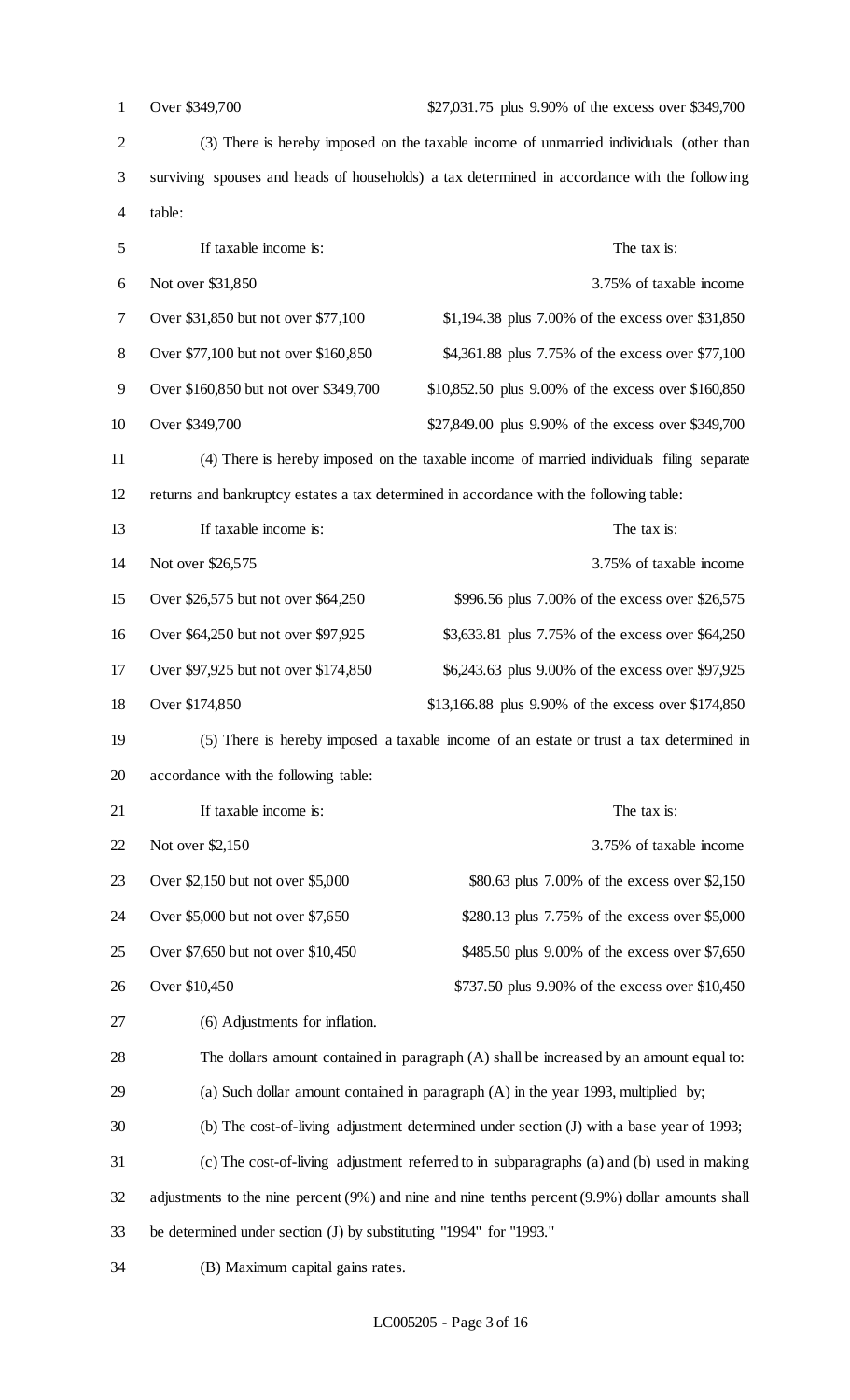| 1              | $(1)$ In general.                                                                            |  |  |  |
|----------------|----------------------------------------------------------------------------------------------|--|--|--|
| $\overline{2}$ | If a taxpayer has a net capital gain for tax years ending prior to January 1, 2010, the tax  |  |  |  |
| 3              | imposed by this section for such taxable year shall not exceed the sum of:                   |  |  |  |
| 4              | (a) 2.5 % of the net capital gain as reported for federal income tax purposes under section  |  |  |  |
| 5              | 26 U.S.C. § 1(h)(1)(a) and 26 U.S.C. § 1(h)(1)(b).                                           |  |  |  |
| 6              | (b) 5% of the net capital gain as reported for federal income tax purposes under 26 U.S.C.   |  |  |  |
| 7              | § $1(h)(1)(c)$ .                                                                             |  |  |  |
| $8\,$          | (c) 6.25% of the net capital gain as reported for federal income tax purposes under 26       |  |  |  |
| 9              | U.S.C. § $1(h)(1)(d)$ .                                                                      |  |  |  |
| 10             | (d) 7% of the net capital gain as reported for federal income tax purposes under 26 U.S.C.   |  |  |  |
| 11             | $\{ (h)(1)(e). \}$                                                                           |  |  |  |
| 12             | (2) For tax years beginning on or after January 1, 2010, the tax imposed on net capital gain |  |  |  |
| 13             | shall be determined under subdivision $44-30-2.6(c)(2)(A)$ .                                 |  |  |  |
| 14             | (C) Itemized deductions.                                                                     |  |  |  |
| 15             | $(1)$ In general.                                                                            |  |  |  |
| 16             | For the purposes of section (2), "itemized deductions" means the amount of federal           |  |  |  |
| 17             | itemized deductions as modified by the modifications in $\S$ 44-30-12.                       |  |  |  |
| 18             | (2) Individuals who do not itemize their deductions.                                         |  |  |  |
| 19             | In the case of an individual who does not elect to itemize his deductions for the taxable    |  |  |  |
| 20             | year, they may elect to take a standard deduction.                                           |  |  |  |
| 21             | (3) Basic standard deduction.                                                                |  |  |  |
| 22             | The Rhode Island standard deduction shall be allowed in accordance with the following        |  |  |  |
| 23             | table:                                                                                       |  |  |  |
| 24             | Filing status<br>Amount                                                                      |  |  |  |
| 25             | Single<br>\$5,350                                                                            |  |  |  |
| 26             | Married filing jointly or qualifying widow(er)<br>\$8,900                                    |  |  |  |
| 27             | Married filing separately<br>\$4,450                                                         |  |  |  |
| 28             | Head of Household<br>\$7,850                                                                 |  |  |  |
| 29             | (4) Additional standard deduction for the aged and blind.                                    |  |  |  |
| 30             | An additional standard deduction shall be allowed for individuals age sixty-five (65) or     |  |  |  |
| 31             | older or blind in the amount of \$1,300 for individuals who are not married and \$1,050 for  |  |  |  |
| 32             | individuals who are married.                                                                 |  |  |  |
| 33             | (5) Limitation on basic standard deduction in the case of certain dependents.                |  |  |  |
| 34             | In the case of an individual to whom a deduction under section $(E)$ is allowable to another |  |  |  |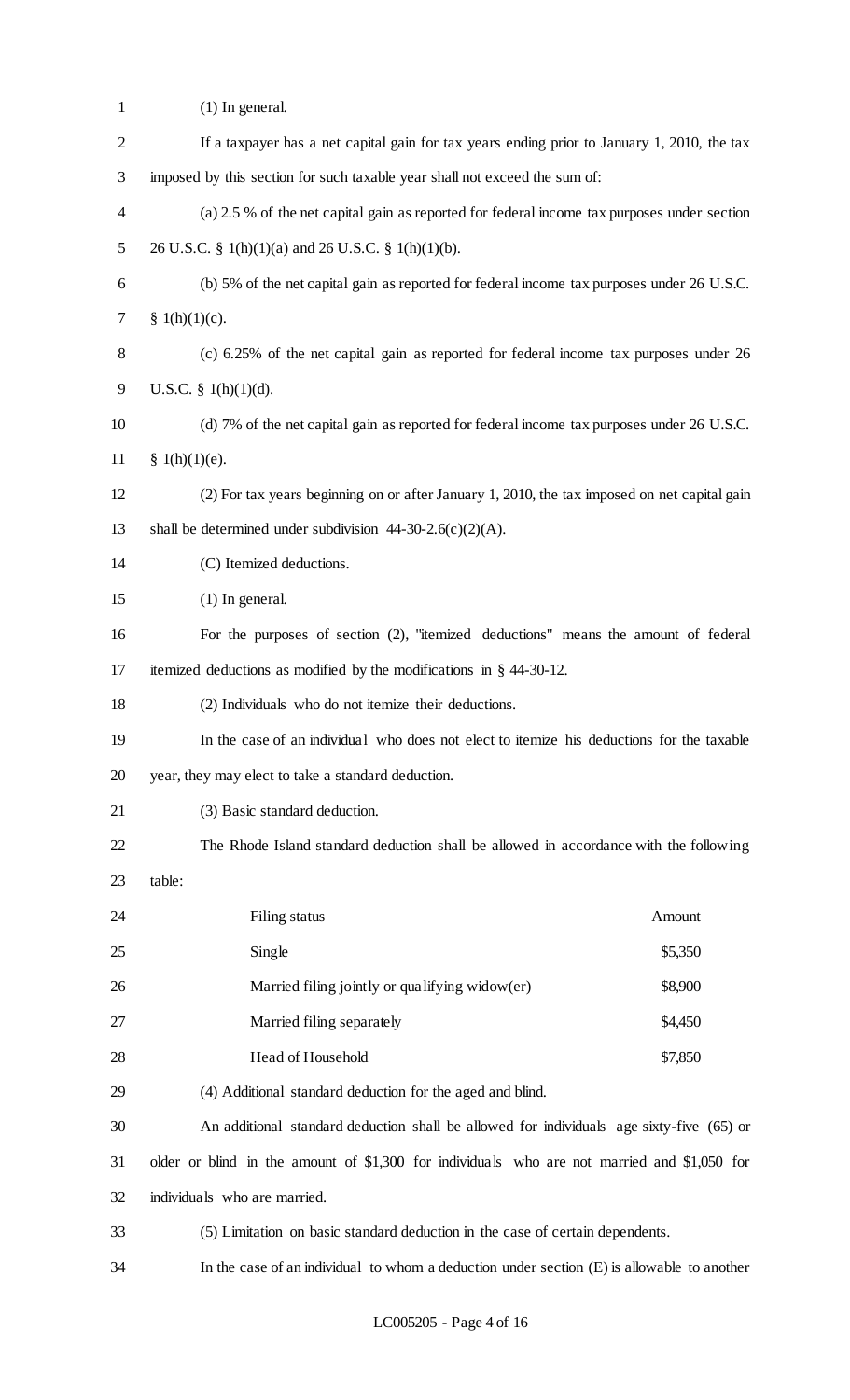| $\mathbf{1}$   | taxpayer, the basic standard deduction applicable to such individual shall not exceed the greater of: |  |  |  |
|----------------|-------------------------------------------------------------------------------------------------------|--|--|--|
| $\overline{2}$ | $(a)$ \$850;                                                                                          |  |  |  |
| 3              | (b) The sum of \$300 and such individual's earned income;                                             |  |  |  |
| 4              | (6) Certain individuals not eligible for standard deduction.                                          |  |  |  |
| 5              | In the case of:                                                                                       |  |  |  |
| 6              | (a) A married individual filing a separate return where either spouse itemizes deductions;            |  |  |  |
| 7              | (b) Nonresident alien individual;                                                                     |  |  |  |
| 8              | (c) An estate or trust;                                                                               |  |  |  |
| 9              | The standard deduction shall be zero.                                                                 |  |  |  |
| 10             | (7) Adjustments for inflation.                                                                        |  |  |  |
| 11             | Each dollar amount contained in paragraphs $(3)$ , $(4)$ and $(5)$ shall be increased by an amount    |  |  |  |
| 12             | equal to:                                                                                             |  |  |  |
| 13             | (a) Such dollar amount contained in paragraphs $(3)$ , $(4)$ and $(5)$ in the year 1988, multiplied   |  |  |  |
| 14             | by                                                                                                    |  |  |  |
| 15             | (b) The cost-of-living adjustment determined under section (J) with a base year of 1988.              |  |  |  |
| 16             | (D) Overall limitation on itemized deductions.                                                        |  |  |  |
| 17             | (1) General rule.                                                                                     |  |  |  |
| 18             | In the case of an individual whose adjusted gross income as modified by $§$ 44-30-12                  |  |  |  |
| 19             | exceeds the applicable amount, the amount of the itemized deductions otherwise allowable for the      |  |  |  |
| 20             | taxable year shall be reduced by the lesser of:                                                       |  |  |  |
| 21             | (a) Three percent (3%) of the excess of adjusted gross income as modified by $\S$ 44-30-12            |  |  |  |
| 22             | over the applicable amount; or                                                                        |  |  |  |
| 23             | (b) Eighty percent (80%) of the amount of the itemized deductions otherwise allowable for             |  |  |  |
| 24             | such taxable year.                                                                                    |  |  |  |
| 25             | (2) Applicable amount.                                                                                |  |  |  |
| 26             | (a) In general.                                                                                       |  |  |  |
| 27             | For purposes of this section, the term "applicable amount" means \$156,400 (\$78,200 in the           |  |  |  |
| 28             | case of a separate return by a married individual)                                                    |  |  |  |
| 29             | (b) Adjustments for inflation.                                                                        |  |  |  |
| 30             | Each dollar amount contained in paragraph (a) shall be increased by an amount equal to:               |  |  |  |
| 31             | (i) Such dollar amount contained in paragraph (a) in the year 1991, multiplied by                     |  |  |  |
| 32             | (ii) The cost-of-living adjustment determined under section (J) with a base year of 1991.             |  |  |  |
| 33             | (3) Phase-out of Limitation.                                                                          |  |  |  |
| 34             | (a) In general.                                                                                       |  |  |  |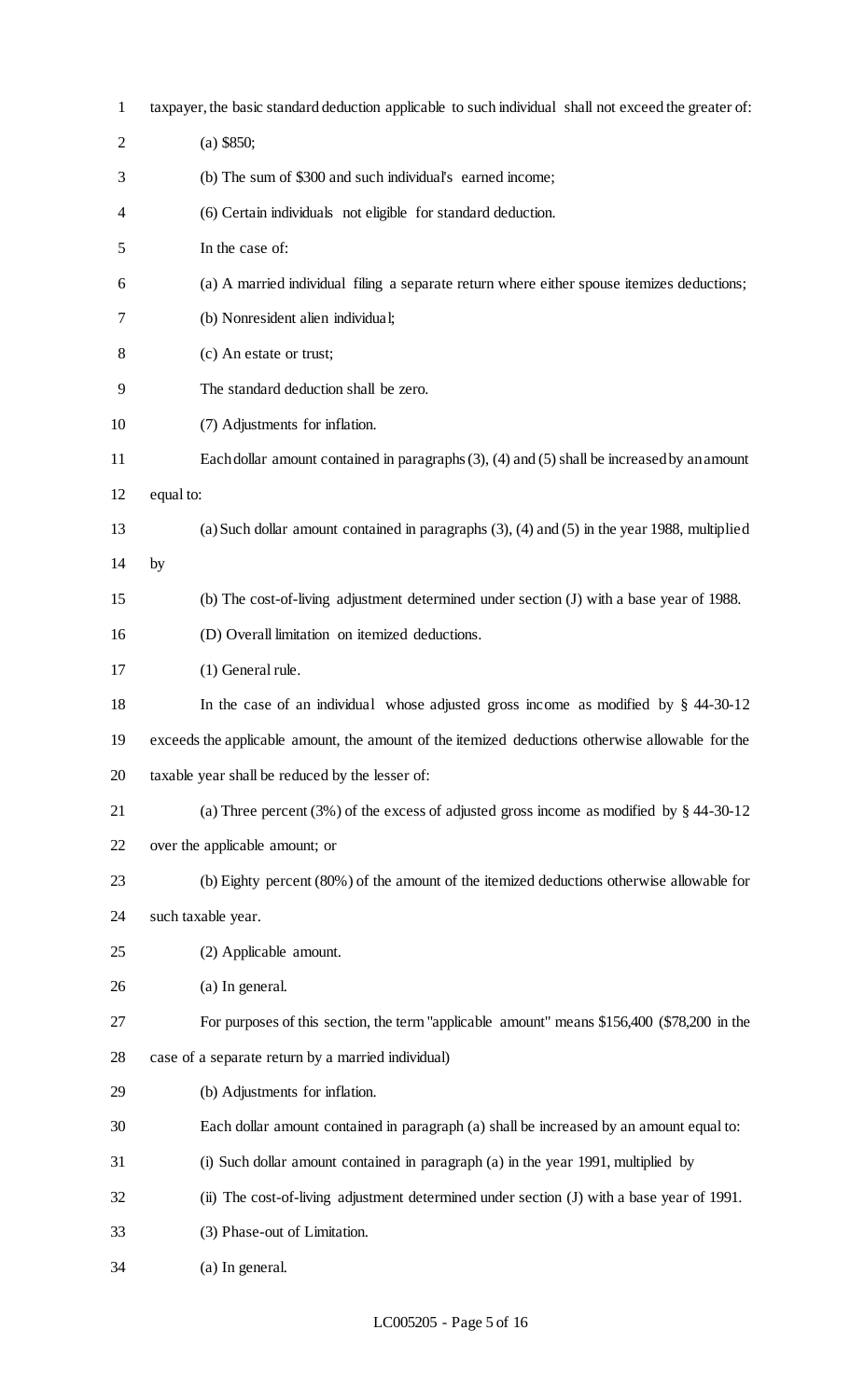| $\mathbf{1}$   | In the case of taxable year beginning after December 31, 2005, and before January 1, 2010,          |  |  |
|----------------|-----------------------------------------------------------------------------------------------------|--|--|
| $\mathbf{2}$   | the reduction under section (1) shall be equal to the applicable fraction of the amount which would |  |  |
| 3              | be the amount of such reduction.                                                                    |  |  |
| $\overline{4}$ | (b) Applicable fraction.                                                                            |  |  |
| 5              | For purposes of paragraph (a), the applicable fraction shall be determined in accordance            |  |  |
| 6              | with the following table:                                                                           |  |  |
| 7              | For taxable years beginning in calendar year<br>The applicable fraction is                          |  |  |
| 8              | 2006 and 2007<br>2/3                                                                                |  |  |
| 9              | 2008 and 2009<br>1/3                                                                                |  |  |
| 10             | (E) Exemption amount.                                                                               |  |  |
| 11             | $(1)$ In general.                                                                                   |  |  |
| 12             | Except as otherwise provided in this subsection, the term "exemption amount" means                  |  |  |
| 13             | \$3,400.                                                                                            |  |  |
| 14             | (2) Exemption amount disallowed in case of certain dependents.                                      |  |  |
| 15             | In the case of an individual with respect to whom a deduction under this section is allowable       |  |  |
| 16             | to another taxpayer for the same taxable year, the exemption amount applicable to such individual   |  |  |
| 17             | for such individual's taxable year shall be zero.                                                   |  |  |
| 18             | (3) Adjustments for inflation.                                                                      |  |  |
| 19             | The dollar amount contained in paragraph (1) shall be increased by an amount equal to:              |  |  |
| 20             | (a) Such dollar amount contained in paragraph (1) in the year 1989, multiplied by                   |  |  |
| 21             | (b) The cost-of-living adjustment determined under section (J) with a base year of 1989.            |  |  |
| 22             | (4) Limitation.                                                                                     |  |  |
| 23             | (a) In general.                                                                                     |  |  |
| 24             | In the case of any taxpayer whose adjusted gross income as modified for the taxable year            |  |  |
| 25             | exceeds the threshold amount shall be reduced by the applicable percentage.                         |  |  |
| 26             | (b) Applicable percentage.                                                                          |  |  |
| 27             | In the case of any taxpayer whose adjusted gross income for the taxable year exceeds the            |  |  |
| 28             | threshold amount, the exemption amount shall be reduced by two (2) percentage points for each       |  |  |
| 29             | \$2,500 (or fraction thereof) by which the taxpayer's adjusted gross income for the taxable year    |  |  |
| 30             | exceeds the threshold amount. In the case of a married individual filing a separate return, the     |  |  |
| 31             | preceding sentence shall be applied by substituting "\$1,250" for "\$2,500." In no event shall the  |  |  |
| 32             | applicable percentage exceed one hundred percent (100%).                                            |  |  |
| 33             | (c) Threshold Amount.                                                                               |  |  |
| 34             | For the purposes of this paragraph, the term "threshold amount" shall be determined with            |  |  |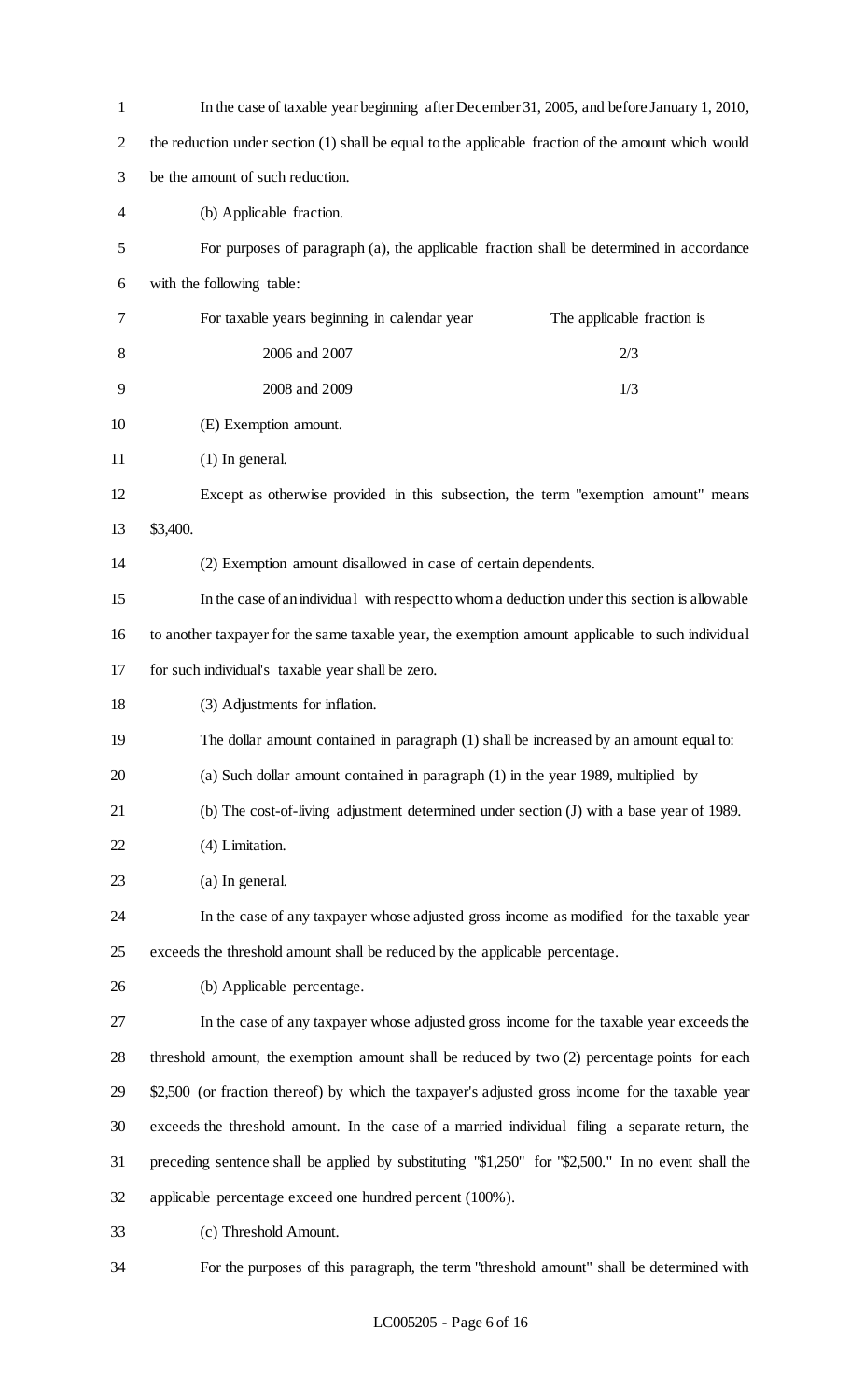| $\mathbf{1}$   | the following table:                                                                                |                            |  |  |
|----------------|-----------------------------------------------------------------------------------------------------|----------------------------|--|--|
| $\overline{2}$ | Filing status                                                                                       | Amount                     |  |  |
| 3              | Single                                                                                              | \$156,400                  |  |  |
| 4              | Married filing jointly of qualifying widow(er)                                                      | \$234,600                  |  |  |
| 5              | Married filing separately                                                                           | \$117,300                  |  |  |
| 6              | Head of Household                                                                                   | \$195,500                  |  |  |
| 7              | (d) Adjustments for inflation.                                                                      |                            |  |  |
| 8              | Each dollar amount contained in paragraph (b) shall be increased by an amount equal to:             |                            |  |  |
| 9              | (i) Such dollar amount contained in paragraph (b) in the year 1991, multiplied by                   |                            |  |  |
| 10             | (ii) The cost-of-living adjustment determined under section (J) with a base year of 1991.           |                            |  |  |
| 11             | (5) Phase-out of limitation.                                                                        |                            |  |  |
| 12             | (a) In general.                                                                                     |                            |  |  |
| 13             | In the case of taxable years beginning after December 31, 2005, and before January 1,               |                            |  |  |
| 14             | 2010, the reduction under section 4 shall be equal to the applicable fraction of the amount which   |                            |  |  |
| 15             | would be the amount of such reduction.                                                              |                            |  |  |
| 16             | (b) Applicable fraction.                                                                            |                            |  |  |
| 17             | For the purposes of paragraph (a), the applicable fraction shall be determined in accordance        |                            |  |  |
| 18             | with the following table:                                                                           |                            |  |  |
| 19             | For taxable years beginning in calendar year                                                        | The applicable fraction is |  |  |
| 20             | 2006 and 2007<br>2/3                                                                                |                            |  |  |
| 21             | 2008 and 2009                                                                                       | 1/3                        |  |  |
| 22             | (F) Alternative minimum tax.                                                                        |                            |  |  |
| 23             | (1) General rule. There is hereby imposed (in addition to any other tax imposed by this             |                            |  |  |
| 24             | subtitle) a tax equal to the excess (if any) of:                                                    |                            |  |  |
| 25             | (a) The tentative minimum tax for the taxable year, over                                            |                            |  |  |
| 26             | (b) The regular tax for the taxable year.                                                           |                            |  |  |
| 27             | (2) The tentative minimum tax for the taxable year is the sum of:                                   |                            |  |  |
| 28             | (a) 6.5 percent of so much of the taxable excess as does not exceed \$175,000, plus                 |                            |  |  |
| 29             | (b) 7.0 percent of so much of the taxable excess above \$175,000.                                   |                            |  |  |
| 30             | (3) The amount determined under the preceding sentence shall be reduced by the alternative          |                            |  |  |
| 31             | minimum tax foreign tax credit for the taxable year.                                                |                            |  |  |
| 32             | (4) Taxable excess. For the purposes of this subsection the term "taxable excess" means so          |                            |  |  |
| 33             | much of the federal alternative minimum taxable income as modified by the modifications in $\S$ 44- |                            |  |  |
| 34             | 30-12 as exceeds the exemption amount.                                                              |                            |  |  |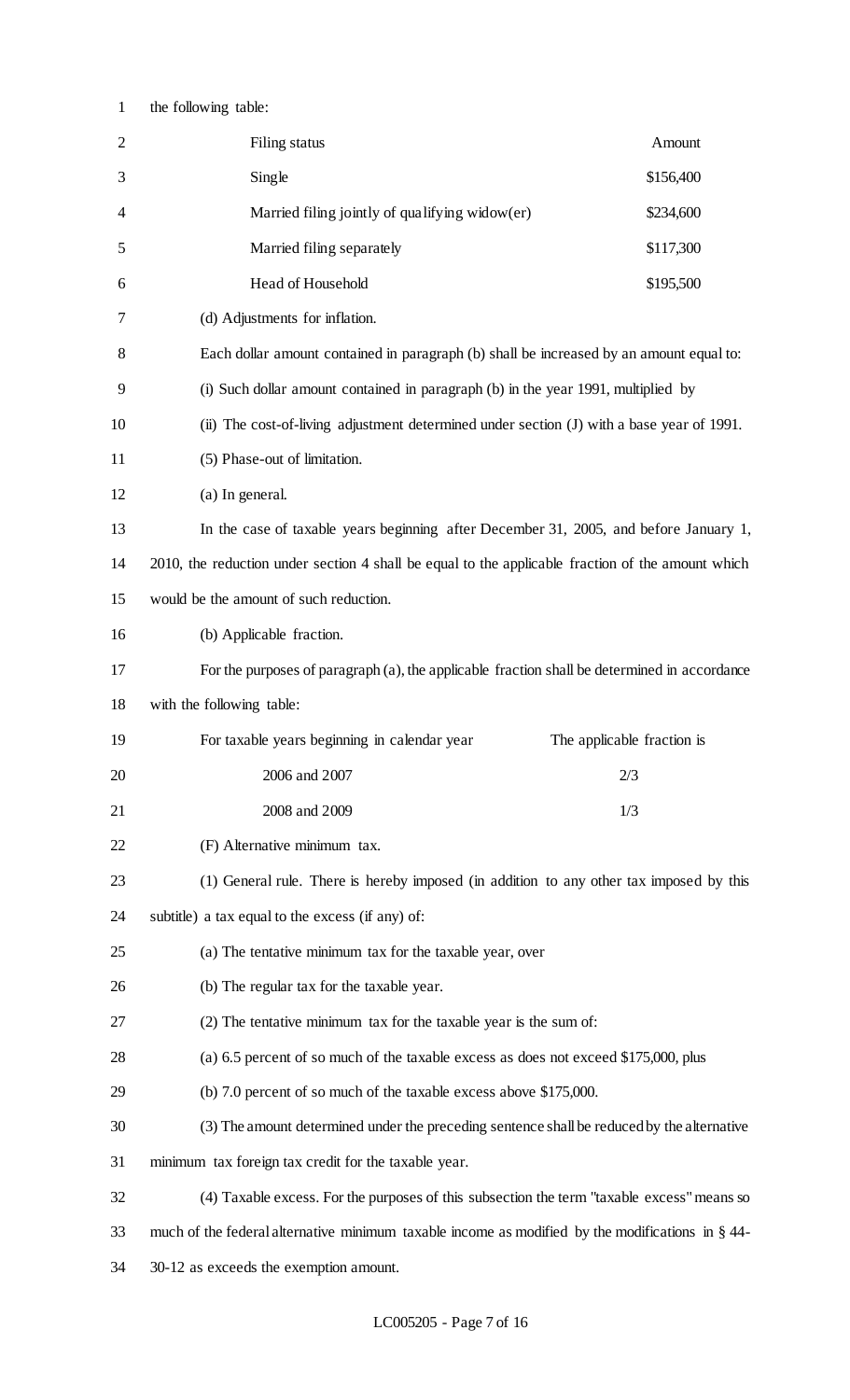| $\mathbf{1}$   | (5) In the case of a married individual filing a separate return, subparagraph (2) shall be    |           |  |  |  |
|----------------|------------------------------------------------------------------------------------------------|-----------|--|--|--|
| $\overline{2}$ | applied by substituting "\$87,500" for \$175,000 each place it appears.                        |           |  |  |  |
| 3              | (6) Exemption amount.                                                                          |           |  |  |  |
| 4              | For purposes of this section "exemption amount" means:                                         |           |  |  |  |
| 5              | Amount<br>Filing status                                                                        |           |  |  |  |
| 6              | Single<br>\$39,150                                                                             |           |  |  |  |
| 7              | Married filing jointly or qualifying widow(er)<br>\$53,700                                     |           |  |  |  |
| 8              | Married filing separately<br>\$26,850                                                          |           |  |  |  |
| 9              | Head of Household<br>\$39,150                                                                  |           |  |  |  |
| 10             | \$24,650<br>Estate or trust                                                                    |           |  |  |  |
| 11             | (7) Treatment of unearned income of minor children                                             |           |  |  |  |
| 12             | (a) In general.                                                                                |           |  |  |  |
| 13             | In the case of a minor child, the exemption amount for purposes of section (6) shall not       |           |  |  |  |
| 14             | exceed the sum of:                                                                             |           |  |  |  |
| 15             | (i) Such child's earned income, plus                                                           |           |  |  |  |
| 16             | $(ii)$ \$6,000.                                                                                |           |  |  |  |
| 17             | (8) Adjustments for inflation.                                                                 |           |  |  |  |
| 18             | The dollar amount contained in paragraphs $(6)$ and $(7)$ shall be increased by an amount      |           |  |  |  |
| 19             | equal to:                                                                                      |           |  |  |  |
| 20             | (a) Such dollar amount contained in paragraphs $(6)$ and $(7)$ in the year 2004, multiplied by |           |  |  |  |
| 21             | (b) The cost-of-living adjustment determined under section (J) with a base year of 2004.       |           |  |  |  |
| 22             | (9) Phase-out.                                                                                 |           |  |  |  |
| 23             | (a) In general.                                                                                |           |  |  |  |
| 24             | The exemption amount of any taxpayer shall be reduced (but not below zero) by an amount        |           |  |  |  |
| 25             | equal to twenty-five percent $(25%)$ of the amount by which alternative minimum taxable income |           |  |  |  |
| 26             | of the taxpayer exceeds the threshold amount.                                                  |           |  |  |  |
| 27             | (b) Threshold amount.                                                                          |           |  |  |  |
| 28             | For purposes of this paragraph, the term "threshold amount" shall be determined with the       |           |  |  |  |
| 29             | following table:                                                                               |           |  |  |  |
| 30             | Filing status                                                                                  | Amount    |  |  |  |
| 31             | Single                                                                                         | \$123,250 |  |  |  |
| 32             | Married filing jointly or qualifying widow(er)                                                 | \$164,350 |  |  |  |
| 33             | Married filing separately                                                                      | \$82,175  |  |  |  |
| 34             | Head of Household                                                                              | \$123,250 |  |  |  |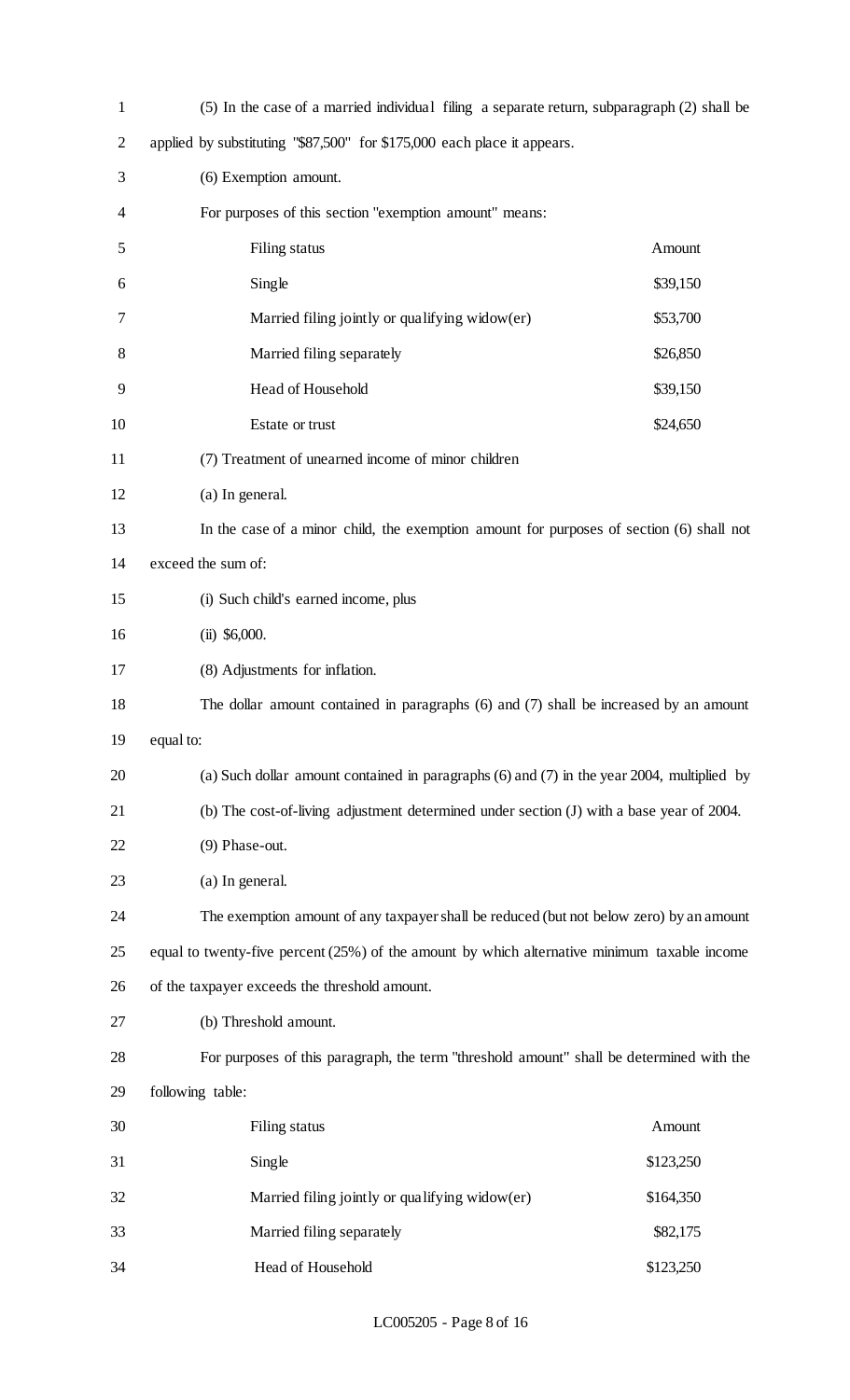| $\mathbf{1}$   | <b>Estate or Trust</b>                                                                           | \$82,150 |
|----------------|--------------------------------------------------------------------------------------------------|----------|
| $\overline{2}$ | (c) Adjustments for inflation                                                                    |          |
| 3              | Each dollar amount contained in paragraph (9) shall be increased by an amount equal to:          |          |
| 4              | (i) Such dollar amount contained in paragraph (9) in the year 2004, multiplied by                |          |
| 5              | (ii) The cost-of-living adjustment determined under section (J) with a base year of 2004.        |          |
| 6              | (G) Other Rhode Island taxes.                                                                    |          |
| 7              | (1) General rule. There is hereby imposed (in addition to any other tax imposed by this          |          |
| 8              | subtitle) a tax equal to twenty-five percent $(25%)$ of:                                         |          |
| 9              | (a) The Federal income tax on lump-sum distributions.                                            |          |
| 10             | (b) The Federal income tax on parents' election to report child's interest and dividends.        |          |
| 11             | (c) The recapture of Federal tax credits that were previously claimed on Rhode Island            |          |
| 12             | return.                                                                                          |          |
| 13             | (H) Tax for children under 18 with investment income.                                            |          |
| 14             | (1) General rule. There is hereby imposed a tax equal to twenty-five percent $(25%)$ of:         |          |
| 15             | (a) The Federal tax for children under the age of 18 with investment income.                     |          |
| 16             | (I) Averaging of farm income.                                                                    |          |
| 17             | (1) General rule. At the election of an individual engaged in a farming business or fishing      |          |
| 18             | business, the tax imposed in section 2 shall be equal to twenty-five percent $(25%)$ of:         |          |
| 19             | (a) The Federal averaging of farm income as determined in IRC section 1301 [26 U.S.C. §          |          |
| 20             | 1301].                                                                                           |          |
| 21             | (J) Cost-of-living adjustment.                                                                   |          |
| 22             | $(1)$ In general.                                                                                |          |
| 23             | The cost-of-living adjustment for any calendar year is the percentage (if any) by which:         |          |
| 24             | (a) The CPI for the preceding calendar year exceeds                                              |          |
| 25             | (b) The CPI for the base year.                                                                   |          |
| 26             | (2) CPI for any calendar year.                                                                   |          |
| 27             | For purposes of paragraph $(1)$ , the CPI for any calendar year is the average of the consumer   |          |
| 28             | price index as of the close of the twelve (12) month period ending on August 31 of such calendar |          |
| 29             | year.                                                                                            |          |
| 30             | (3) Consumer price index.                                                                        |          |
| 31             | For purposes of paragraph (2), the term "consumer price index" means the last consumer           |          |
| 32             | price index for all urban consumers published by the department of labor. For purposes of the    |          |
| 33             | preceding sentence, the revision of the consumer price index that is most consistent with the    |          |
| 34             | consumer price index for calendar year 1986 shall be used.                                       |          |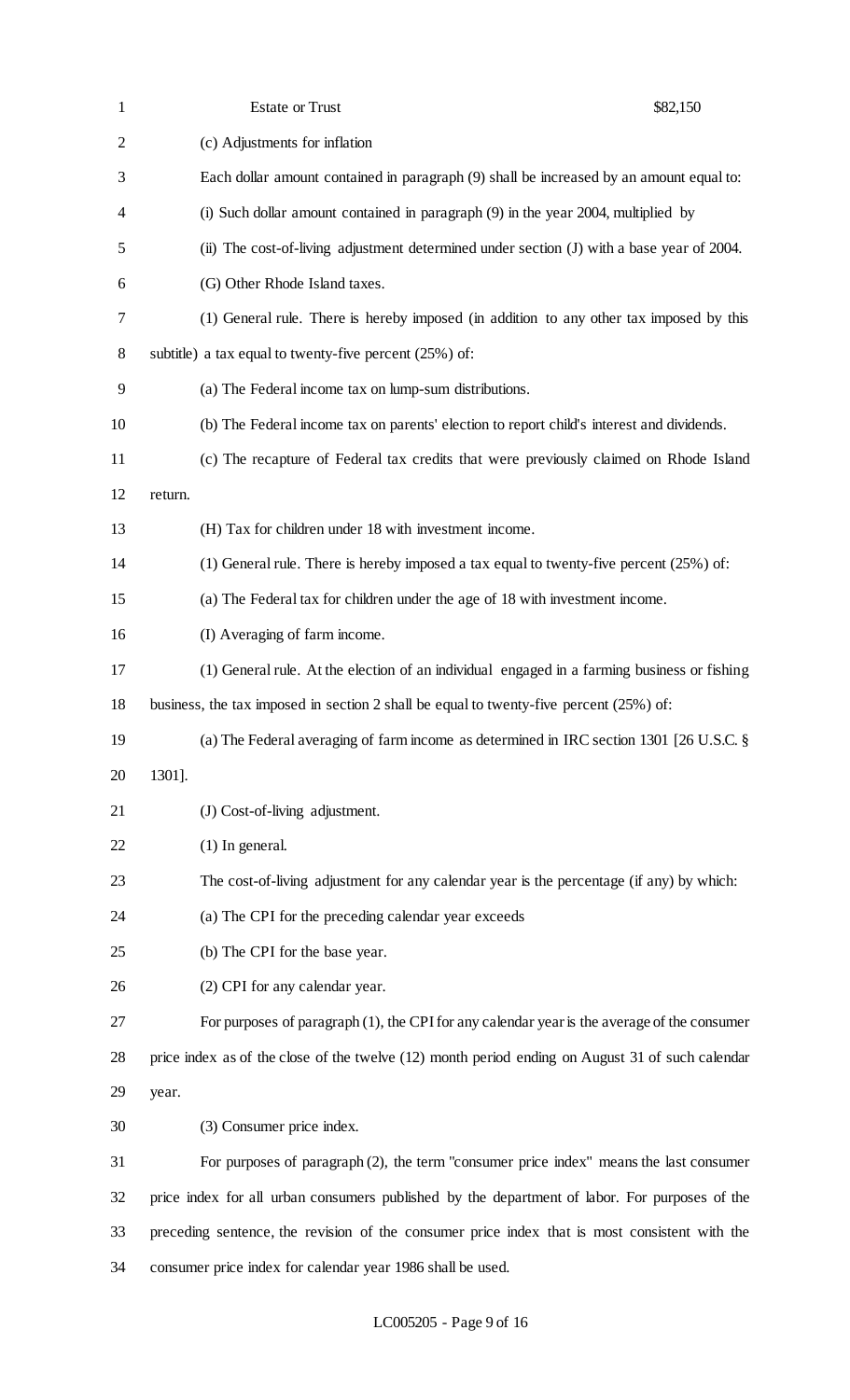- (4) Rounding.
- (a) In general.
- If any increase determined under paragraph (1) is not a multiple of \$50, such increase shall be rounded to the next lowest multiple of \$50.
- (b) In the case of a married individual filing a separate return, subparagraph (a) shall be applied by substituting "\$25" for \$50 each place it appears.
- (K) Credits against tax. For tax years beginning on or after January 1, 2001, a taxpayer
- entitled to any of the following federal credits enacted prior to January 1, 1996, shall be entitled to
- a credit against the Rhode Island tax imposed under this section:
- (1) [Deleted by P.L. 2007, ch. 73, art. 7, § 5].
- (2) Child and dependent care credit;
- (3) General business credits;
- (4) Credit for elderly or the disabled;
- (5) Credit for prior year minimum tax;
- (6) Mortgage interest credit;
- (7) Empowerment zone employment credit;
- (8) Qualified electric vehicle credit.
- (L) Credit against tax for adoption. For tax years beginning on or after January 1, 2006, a taxpayer entitled to the federal adoption credit shall be entitled to a credit against the Rhode Island tax imposed under this section if the adopted child was under the care, custody, or supervision of the Rhode Island department of children, youth and families prior to the adoption.
- (M) The credit shall be twenty-five percent (25%) of the aforementioned federal credits provided there shall be no deduction based on any federal credits enacted after January 1, 1996, including the rate reduction credit provided by the federal Economic Growth and Tax Reconciliation Act of 2001 (EGTRRA). In no event shall the tax imposed under this section be reduced to less than zero. A taxpayer required to recapture any of the above credits for federal tax purposes shall determine the Rhode Island amount to be recaptured in the same manner as prescribed in this subsection.
- (N) Rhode Island earned-income credit.
- (1) In general.

 For tax years beginning before January 1, 2015, a taxpayer entitled to a federal earned- income credit shall be allowed a Rhode Island earned-income credit equal to twenty-five percent (25%) of the federal earned-income credit. Such credit shall not exceed the amount of the Rhode Island income tax.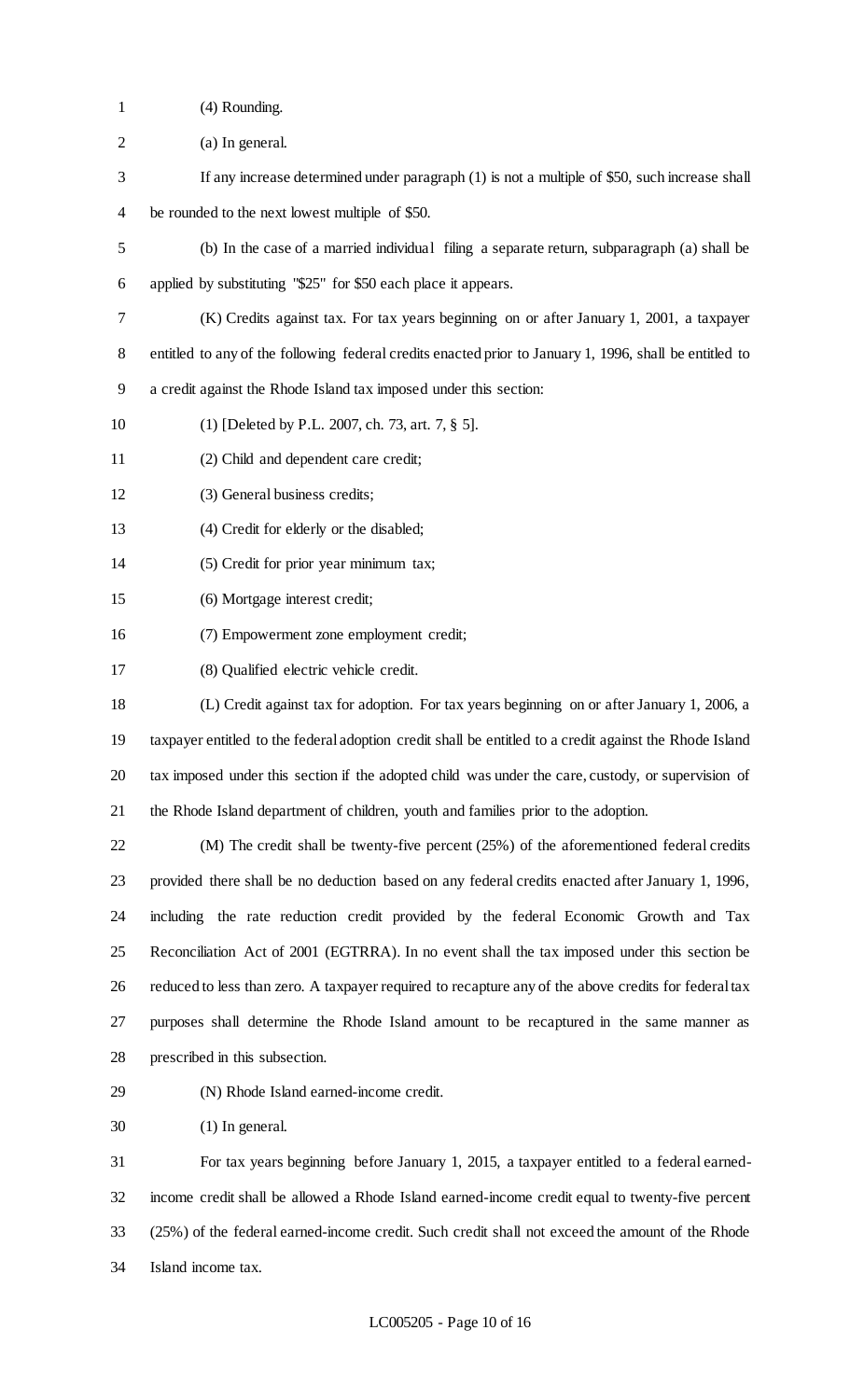For tax years beginning on or after January 1, 2015, and before January 1, 2016, a taxpayer entitled to a federal earned-income credit shall be allowed a Rhode Island earned-income credit equal to ten percent (10%) of the federal earned-income credit. Such credit shall not exceed the amount of the Rhode Island income tax.

 For tax years beginning on or after January 1, 2016, a taxpayer entitled to a federal earned- income credit shall be allowed a Rhode Island earned-income credit equal to twelve and one-half percent (12.5%) of the federal earned-income credit. Such credit shall not exceed the amount of the Rhode Island income tax.

 For tax years beginning on or after January 1, 2017, a taxpayer entitled to a federal earned- income credit shall be allowed a Rhode Island earned-income credit equal to fifteen percent (15%) of the federal earned-income credit. Such credit shall not exceed the amount of the Rhode Island income tax.

(2) Refundable portion.

 In the event the Rhode Island earned-income credit allowed under paragraph (N)(1) of this section exceeds the amount of Rhode Island income tax, a refundable earned-income credit shall be allowed as follows.

 (i) For tax years beginning before January 1, 2015, for purposes of paragraph (2) refundable earned-income credit means fifteen percent (15%) of the amount by which the Rhode Island earned-income credit exceeds the Rhode Island income tax.

 (ii) For tax years beginning on or after January 1, 2015, for purposes of paragraph (2) refundable earned-income credit means one hundred percent (100%) of the amount by which the Rhode Island earned-income credit exceeds the Rhode Island income tax.

 (O) The tax administrator shall recalculate and submit necessary revisions to paragraphs (A) through (J) to the general assembly no later than February 1, 2010, and every three (3) years thereafter for inclusion in the statute.

 (3) For the period January 1, 2011, through December 31, 2011, and thereafter, "Rhode Island taxable income" means federal adjusted gross income as determined under the Internal Revenue Code, 26 U.S.C. § 1 et seq., and as modified for Rhode Island purposes pursuant to § 44- 30-12 less the amount of Rhode Island Basic Standard Deduction allowed pursuant to subparagraph 44-30-2.6(c)(3)(B), and less the amount of personal exemption allowed pursuant to subparagraph 44-30-2.6(c)(3)(C).

(A) Tax imposed.

 (I) There is hereby imposed on the taxable income of married individuals filing joint returns, qualifying widow(er), every head of household, unmarried individuals, married individua ls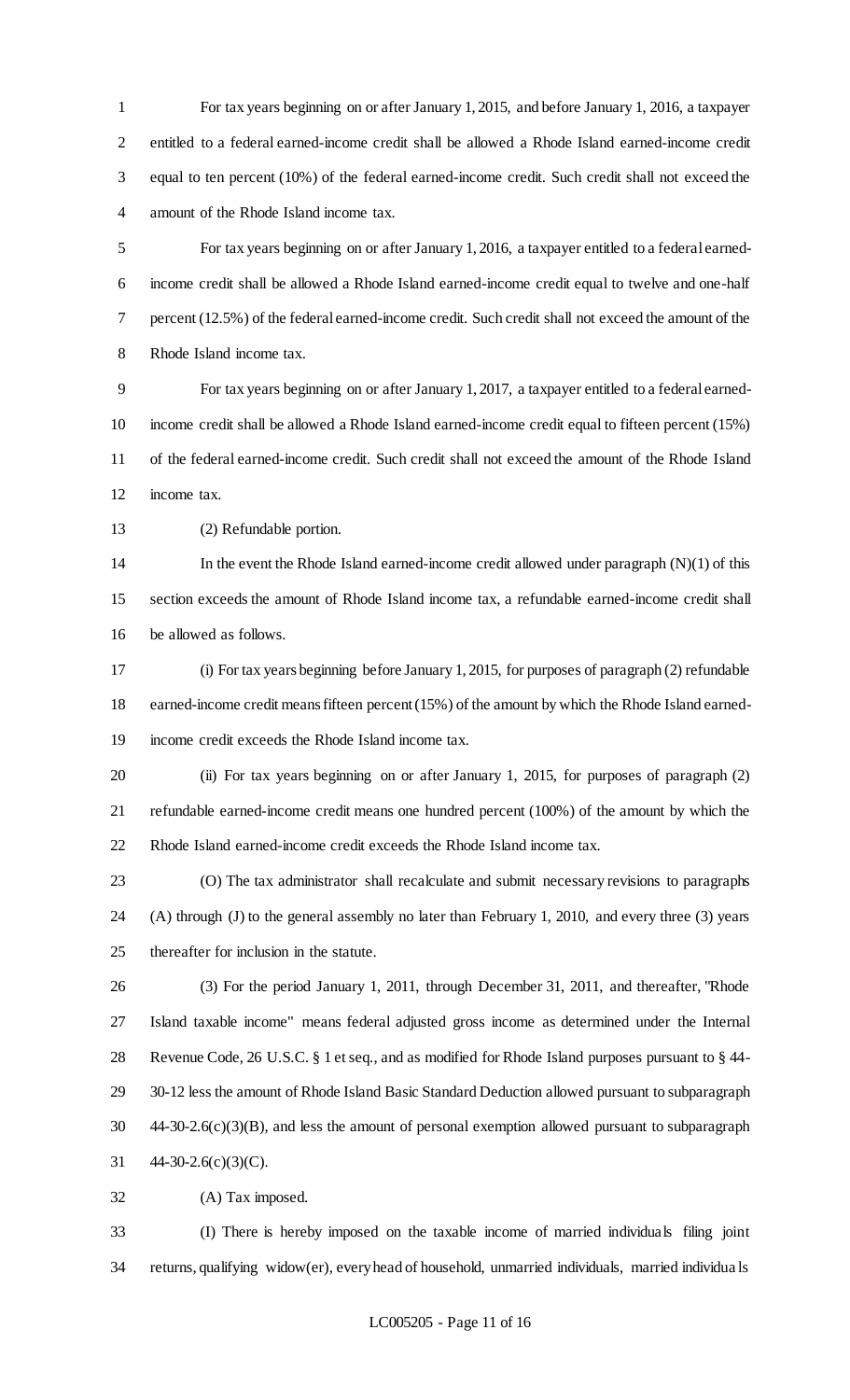| $\mathbf{1}$   | filing separate returns and bankruptcy estates, a tax determined in accordance with the following     |                                            |                                                                                              |                    |
|----------------|-------------------------------------------------------------------------------------------------------|--------------------------------------------|----------------------------------------------------------------------------------------------|--------------------|
| $\overline{2}$ | table:                                                                                                |                                            |                                                                                              |                    |
| 3              | RI Taxable Income                                                                                     |                                            |                                                                                              | RI Income Tax      |
| $\overline{4}$ | Over                                                                                                  | But not over                               | Pay $+$ % on Excess                                                                          | on the amount over |
| 5              | $$0 -$                                                                                                | \$55,000                                   | $$0 + 3.75\%$                                                                                | \$0                |
| 6              | $55,000 -$                                                                                            | 125,000                                    | $2,063 + 4.75\%$                                                                             | 55,000             |
| $\tau$         | $125,000 -$                                                                                           | 400,500                                    | $5,388 + 5.99\%$                                                                             | 125,000            |
| $8\,$          | $400,500 -$                                                                                           |                                            | $21,890 + 10.99\%$                                                                           | 400,500            |
| 9              |                                                                                                       |                                            | (II) There is hereby imposed on the taxable income of an estate or trust a tax determined in |                    |
| 10             |                                                                                                       | accordance with the following table:       |                                                                                              |                    |
| 11             | RI Taxable Income                                                                                     |                                            |                                                                                              | RI Income Tax      |
| 12             | Over                                                                                                  | But not over                               | $Pay + % on Excess$                                                                          | on the amount over |
| 13             | $$0 -$                                                                                                | \$2,230                                    | $$0 + 3.75\%$                                                                                | \$0                |
| 14             | $2,230 -$                                                                                             | 7,022                                      | $84 + 4.75%$                                                                                 | 2,230              |
| 15             | $7,022 -$                                                                                             |                                            | $312 + 5.99\%$                                                                               | 7,022              |
| 16             | (B) Deductions:                                                                                       |                                            |                                                                                              |                    |
| 17             |                                                                                                       | (I) Rhode Island Basic Standard Deduction. |                                                                                              |                    |
| 18             | Only the Rhode Island standard deduction shall be allowed in accordance with the                      |                                            |                                                                                              |                    |
| 19             | following table:                                                                                      |                                            |                                                                                              |                    |
| 20             |                                                                                                       | Filing status:                             |                                                                                              | Amount             |
| 21             | Single<br>\$7,500                                                                                     |                                            |                                                                                              |                    |
| 22             | \$15,000<br>Married filing jointly or qualifying widow $er$ )                                         |                                            |                                                                                              |                    |
| 23             |                                                                                                       | Married filing separately                  |                                                                                              | \$7,500            |
| 24             |                                                                                                       | Head of Household                          |                                                                                              | \$11,250           |
| 25             |                                                                                                       |                                            | (II) Nonresident alien individuals, estates and trusts are not eligible for standard         |                    |
| 26             | deductions.                                                                                           |                                            |                                                                                              |                    |
| 27             | (III) In the case of any taxpayer whose adjusted gross income, as modified for Rhode Island           |                                            |                                                                                              |                    |
| 28             | purposes pursuant to $\S$ 44-30-12, for the taxable year exceeds one hundred seventy-five thousand    |                                            |                                                                                              |                    |
| 29             | dollars (\$175,000), the standard deduction amount shall be reduced by the applicable percentage.     |                                            |                                                                                              |                    |
| 30             | The term "applicable percentage" means twenty (20) percentage points for each five thousand           |                                            |                                                                                              |                    |
| 31             | dollars (\$5,000) (or fraction thereof) by which the taxpayer's adjusted gross income for the taxable |                                            |                                                                                              |                    |
| 32             |                                                                                                       |                                            | year exceeds one hundred seventy-five thousand dollars (\$175,000).                          |                    |
| 33             | (C) Exemption Amount:                                                                                 |                                            |                                                                                              |                    |
| 34             |                                                                                                       |                                            | (I) The term "exemption amount" means three thousand five hundred dollars (\$3,500)          |                    |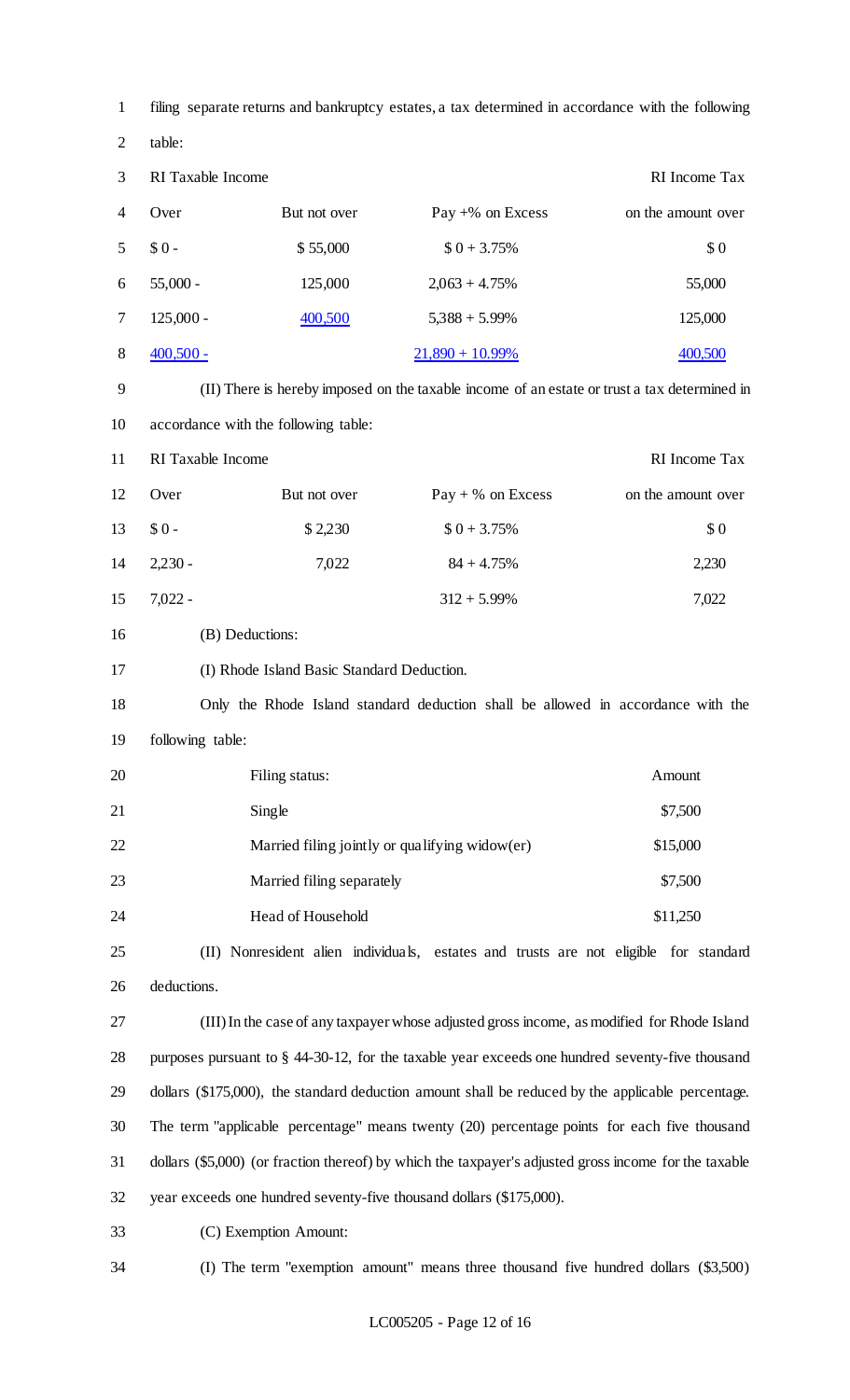multiplied by the number of exemptions allowed for the taxable year for federal income tax purposes. For tax years beginning on or after 2018, the term "exemption amount" means the same as it does in 26 U.S.C. § 151 and 26 U.S.C. § 152 just prior to the enactment of the Tax Cuts and Jobs Act (Pub. L. 115-97) on December 22, 2017.

 (II) Exemption amount disallowed in case of certain dependents. In the case of an individual with respect to whom a deduction under this section is allowable to another taxpayer for the same taxable year, the exemption amount applicable to such individual for such individua l's taxable year shall be zero.

(III) Identifying information required.

10 (1) Except as provided in § 44-30-2.6(c)(3)(C)(II) of this section, no exemption shall be allowed under this section with respect to any individual unless the Taxpayer Identification Number of such individual is included on the federal return claiming the exemption for the same tax filing period.

 (2) Notwithstanding the provisions of § 44-30-2.6(c)(3)(C)(I) of this section, in the event that the Taxpayer Identification Number for each individual is not required to be included on the federal tax return for the purposes of claiming a personal exemption(s), then the Taxpayer Identification Number must be provided on the Rhode Island tax return for the purpose of claiming said exemption(s).

 (D) In the case of any taxpayer whose adjusted gross income, as modified for Rhode Island purposes pursuant to § 44-30-12, for the taxable year exceeds one hundred seventy-five thousand 21 dollars (\$175,000), the exemption amount shall be reduced by the applicable percentage. The term "applicable percentage" means twenty (20) percentage points for each five thousand dollars (\$5,000) (or fraction thereof) by which the taxpayer's adjusted gross income for the taxable year exceeds one hundred seventy-five thousand dollars (\$175,000).

 (E) Adjustment for inflation. The dollar amount contained in subparagraphs 44-30- 26 2.6(c)(3)(A), 44-30-2.6(c)(3)(B) and 44-30-2.6(c)(3)(C) shall be increased annually by an amount equal to:

28 (I) Such dollar amount contained in subparagraphs  $44-30-2.6(c)(3)(A)$ ,  $44-30-2.6(c)(3)(B)$ 29 and  $44-30-2.6(c)(3)(C)$  adjusted for inflation using a base tax year of 2000, multiplied by;

(II) The cost-of-living adjustment with a base year of 2000.

 (III) For the purposes of this section, the cost-of-living adjustment for any calendar year is the percentage (if any) by which the consumer price index for the preceding calendar year exceeds the consumer price index for the base year. The consumer price index for any calendar year is the average of the consumer price index as of the close of the twelve-month (12) period ending on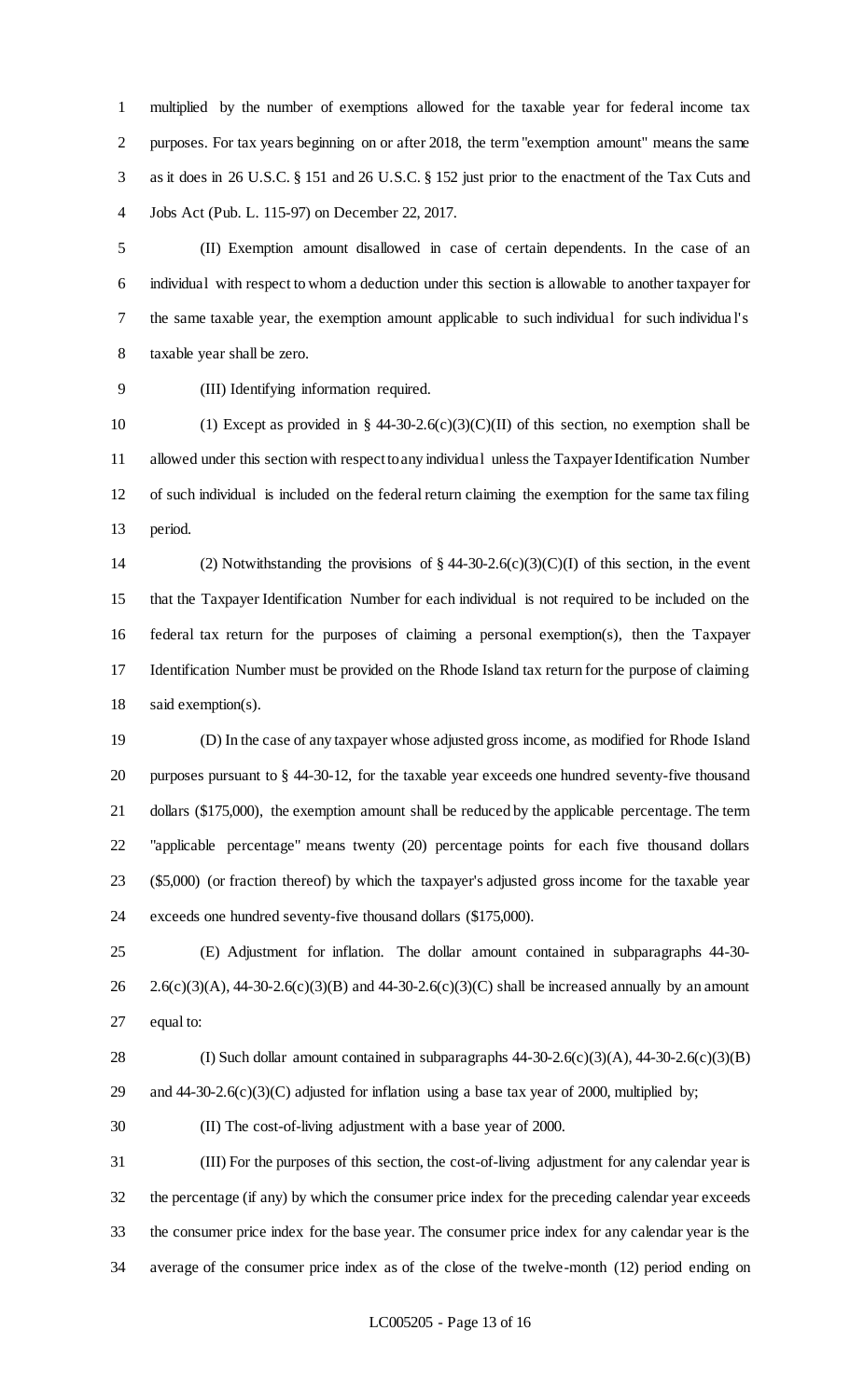August 31, of such calendar year.

 (IV) For the purpose of this section the term "consumer price index" means the last consumer price index for all urban consumers published by the department of labor. For the purpose of this section the revision of the consumer price index that is most consistent with the consumer price index for calendar year 1986 shall be used. (V) If any increase determined under this section is not a multiple of fifty dollars (\$50.00), such increase shall be rounded to the next lower multiple of fifty dollars (\$50.00). In the case of a married individual filing separate return, if any increase determined under this section is not a multiple of twenty-five dollars (\$25.00), such increase shall be rounded to the next lower multiple of twenty-five dollars (\$25.00). (F) Credits against tax. (I) Notwithstanding any other provisions of Rhode Island Law, for tax years beginning on or after January 1, 2011, the only credits allowed against a tax imposed under this chapter shall be as follows: (a) Rhode Island earned-income credit: Credit shall be allowed for earned-income credit 16 pursuant to subparagraph  $44-30-2.6(c)(2)(N)$ . (b) Property Tax Relief Credit: Credit shall be allowed for property tax relief as provided in § 44-33-1 et seq. (c) Lead Paint Credit: Credit shall be allowed for residential lead abatement income tax credit as provided in § 44-30.3-1 et seq. (d) Credit for income taxes of other states. Credit shall be allowed for income tax paid to other states pursuant to § 44-30-74. (e) Historic Structures Tax Credit: Credit shall be allowed for historic structures tax credit as provided in § 44-33.2-1 et seq. (f) Motion Picture Productions Tax Credit: Credit shall be allowed for motion picture production tax credit as provided in § 44-31.2-1 et seq. (g) Child and Dependent Care: Credit shall be allowed for twenty-five percent (25%) of the federal child and dependent care credit allowable for the taxable year for federal purposes; provided, however, such credit shall not exceed the Rhode Island tax liability. (h) Tax credits for contributions to Scholarship Organizations: Credit shall be allowed for contributions to scholarship organizations as provided in chapter 62 of title 44. (i) Credit for tax withheld. Wages upon which tax is required to be withheld shall be taxable as if no withholding were required, but any amount of Rhode Island personal income tax actually deducted and withheld in any calendar year shall be deemed to have been paid to the tax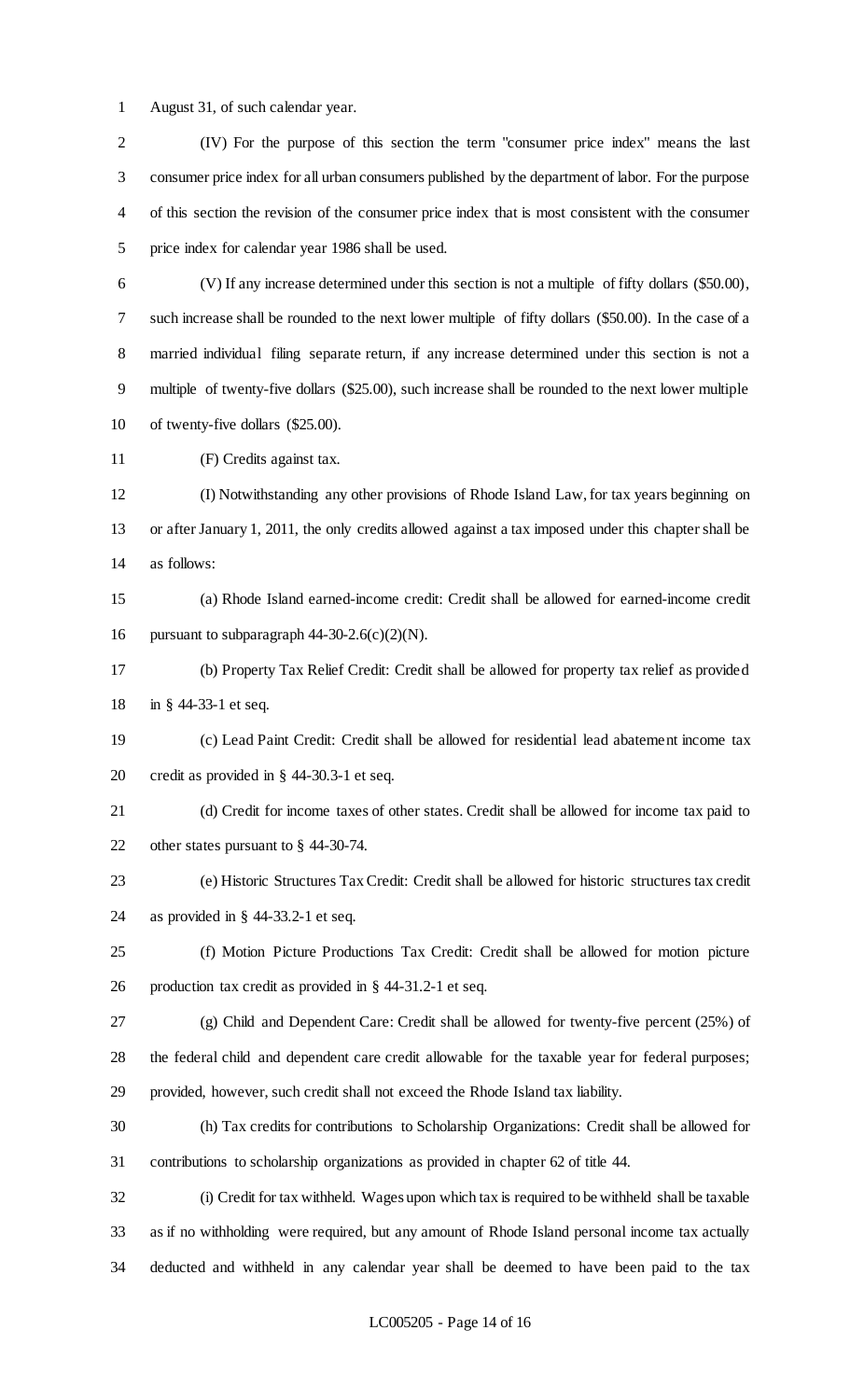administrator on behalf of the person from whom withheld, and the person shall be credited with having paid that amount of tax for the taxable year beginning in that calendar year. For a taxable year of less than twelve (12) months, the credit shall be made under regulations of the tax administrator.

 (j) Stay Invested in RI Wavemaker Fellowship: Credit shall be allowed for stay invested in RI wavemaker fellowship program as provided in § 42-64.26-1 et seq.

(k) Rebuild Rhode Island: Credit shall be allowed for rebuild RI tax credit as provided in

§ 42-64.20-1 et seq.

 (l) Rhode Island Qualified Jobs Incentive Program: Credit shall be allowed for Rhode Island new qualified jobs incentive program credit as provided in § 44-48.3-1 et seq.

 (m) Historic homeownership assistance act: Effective for tax year 2017 and thereafter, unused carryforward for such credit previously issued shall be allowed for the historic homeownership assistance act as provided in § 44-33.1-4. This allowance is for credits already issued pursuant to § 44-33.1-4 and shall not be construed to authorize the issuance of new credits under the historic homeownership assistance act.

 (2) Except as provided in section 1 above, no other state and federal tax credit shall be available to the taxpayers in computing tax liability under this chapter.

SECTION 2. This act shall take effect on January 1, 2023.

#### ======== LC005205 ========